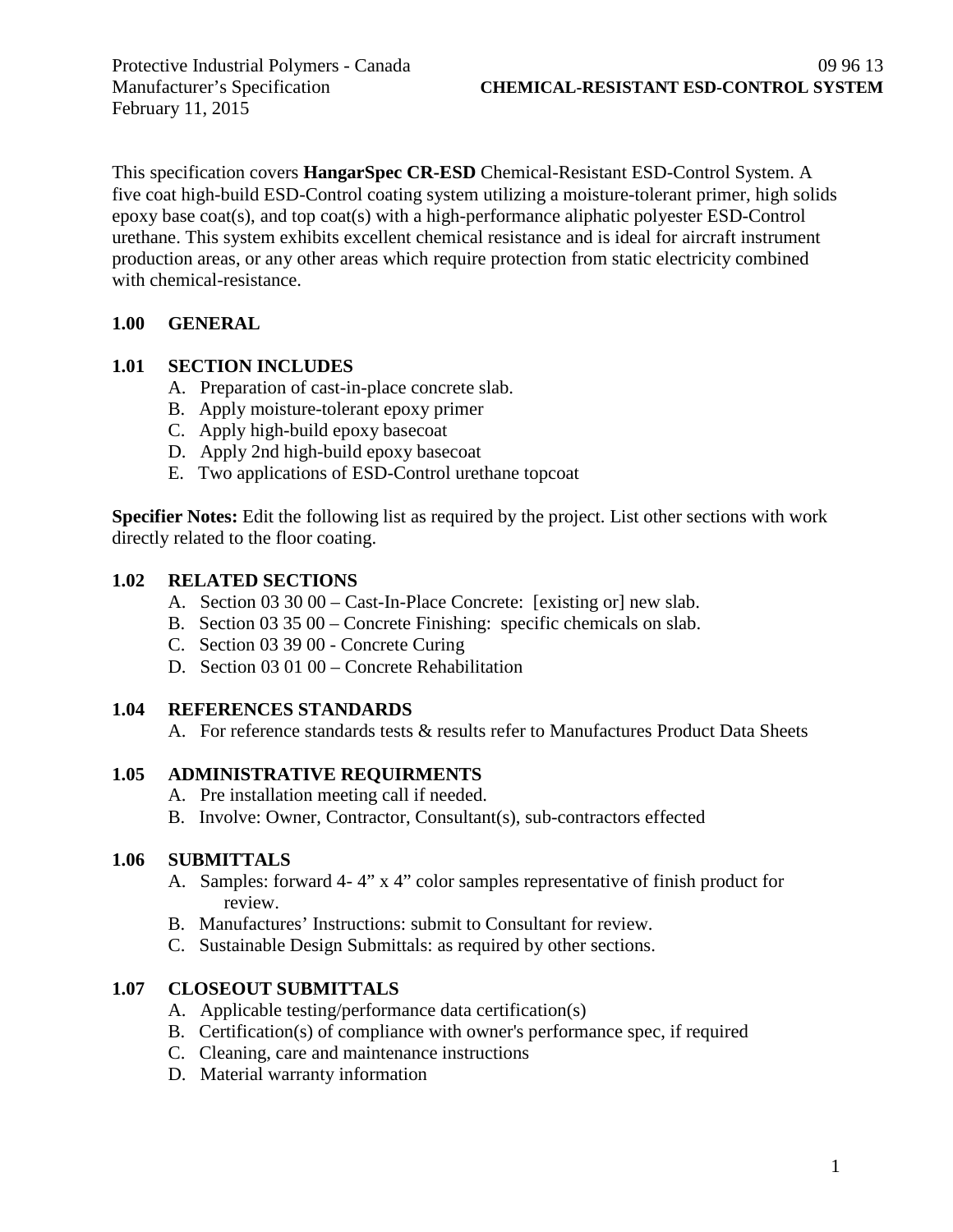# **1.08 QUALITY ASSURANCE**

- A. Regulatory Agency Sustainability Approvals
- B. Applicator: Use applicator experienced in application of specified materials for a minimum of [5] [Five] years on projects of similar size and complexity. Provide list of completed projects including project name and location, name of architect, name of material manufacturer, and approximate quantity of materials applied.
- C. Applicator's Personnel: Employ only persons trained for application of specified materials.

## **1.09 DELIVERY, STORAGE, AND HANDLING**

- A. Delivery: Deliver materials to site in manufacturer's original, unopened containers and packaging, with labels clearly identifying product name, manufacturer, batch or lot number, and date of manufacture. Do not store in direct sunlight or high heat conditions.
- B. Packaging Waste Management
- C. Storage:
	- 1. Store materials in accordance with manufacturer's instructions.
	- 2. Keep containers sealed until ready for use.
	- 3. Do not subject material to excessive heat or freezing; do not apply material that has been subjected to excessive heat or freezing. Material subjected to excessive heat or freezing shall be separated from inventory and destroyed by mixing all three components. The solid reacted product shall be disposed of in environmentally sound and regulatory compliant manner.
	- 4. Shelf life:
		- 1. ESD top coat -3months after date of manufacture, in unopened containers, under normal conditions.
		- 2. Primer and Basecoat- 1 year after date of manufacture, in unopened containers, under normal conditions.
- D. Handling: Protect materials during handling and application to prevent damage or contamination.
- E. Condition materials for use to  $65^{\circ}F 75^{\circ}F (18^{\circ}C 24^{\circ}C)$  for 24 hours prior to application.

## **1.11 SITE CONDITIONS**

- A. Ambient Conditions
	- 1. Do not apply materials if floor or air temperature is below 65°F (18°C).
	- 2. Do not apply materials if relative humidity is above 85 percent or within 5º of dew point at time of application.
- B. Existing Conditions
	- 1. Utilities, including electric, water, heat and finished lighting to be supplied by General Contractor.
	- 2. Maintain room temperature between  $65^{\circ}F 75^{\circ}F (18^{\circ}C 24^{\circ}C)$  for 48 hours before, during and 48 hours after installation, or until cured.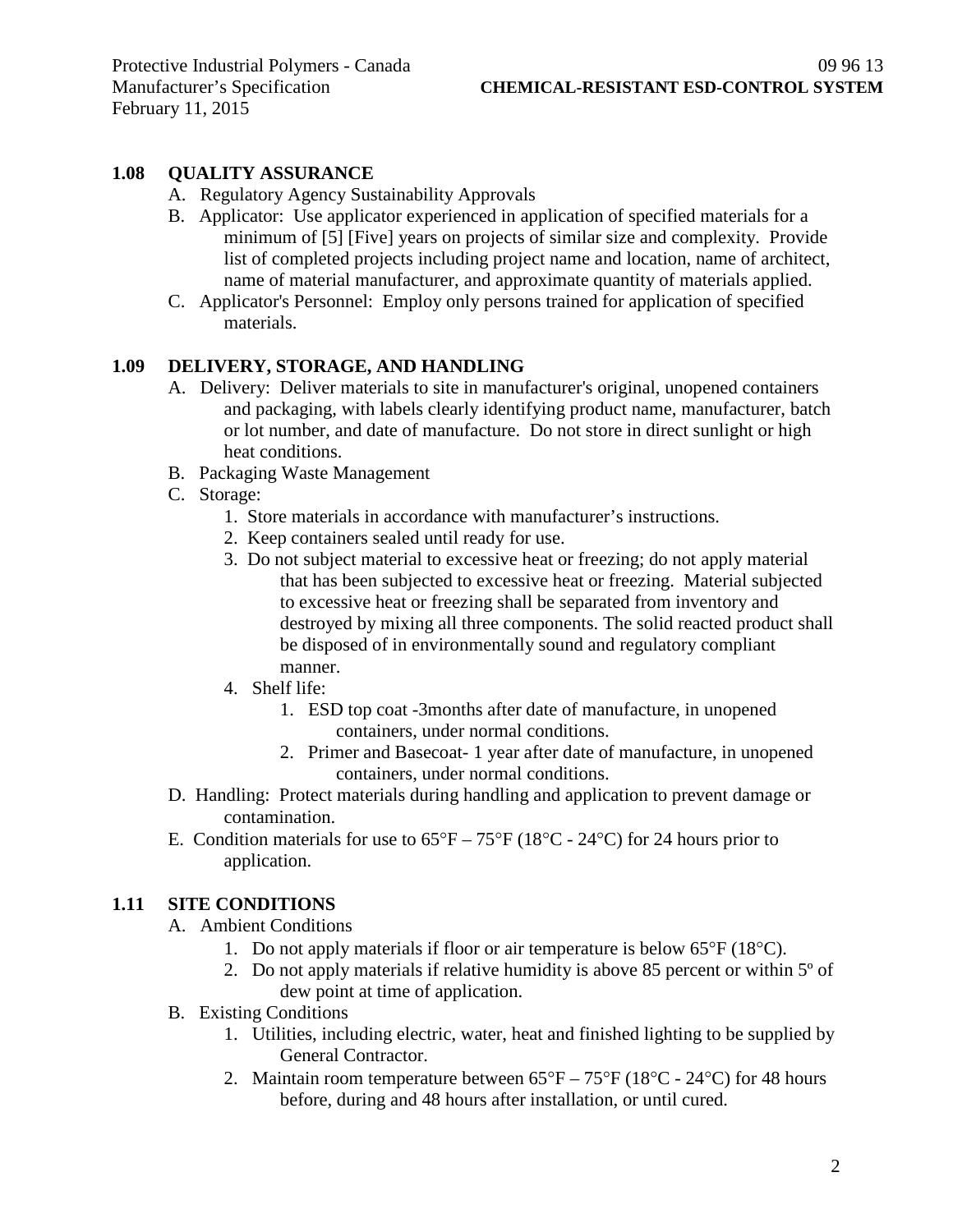- 3. At the time of application ensure the minimum substrate temperature is above  $60^{\circ}$ F (15<sup>o</sup>C) and the substrate temperature is 5<sup>o</sup>F (3<sup>o</sup>C) above the measured dew point at the time of application.
- 4. Erect suitable barriers and post legible signs at points of entry to prevent traffic and trades from entering the work area during application and cure period of the floor.
- 5. Protection of finished floor from damage by subsequent trades shall be the responsibility of the General Contractor.

# **1.12 MANUFACTURER WARRANTY**

- A. Provide warranty covering materials for a period of [1] [one] year after date of installation
- B. Installer to provide suitable warranty covering workmanship

# **2.00 PRODUCTS**

#### **2.01 MANUFACTURER**

- A. Protective Industrial Polymers [www.protectpoly.com](http://www.protectpoly.com/) (866) 361-3331
- B. 7875 Bliss Parkway, North Ridgeville, Ohio 44039

## **2.02 MATERIALS**

- A. Protect 1200 WR waterbased Epoxy Primer
- B. Protect 1000 HB Epoxy Basecoat
- C. Protect 200 ESD UR ESD-Control Urethane Topcoat

## **2.03 QUALITY CONTROL**

- A. Tests and Inspections: as required by Manufacturer.
- B. Non-Conforming Work: remove immediately and dispose off site.
- C. Coordination of Other Tests and Inspections

# **3.00 EXECUTION**

#### **3.01 APPLICATOR**

A. Must be a recognized contractor of Protective Industrial Polymers

#### **3.02 EXAMINATION**

- A. Substrate:
	- 1. Free of curing membranes, silicate surface hardener, paint, or sealer and be structurally sound.
	- 2. If you suspect concrete has been treated or sealed, proceed with complete removal process.
	- 3. Consult your PIP representative for further instruction if silicate hardeners or membranes have been utilized.
- B. Moisture: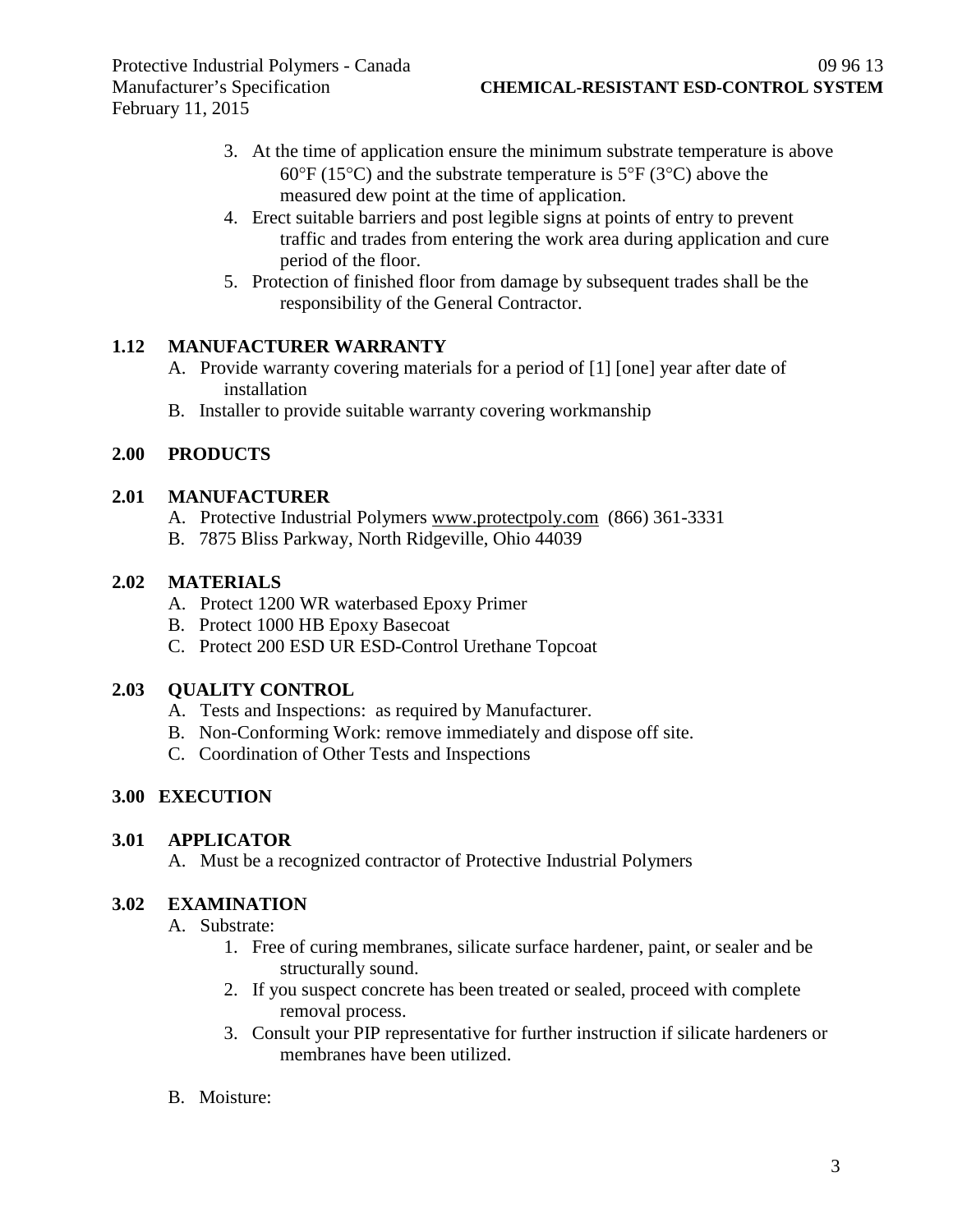- 1. The relative humidity of the concrete substrate shall be less than 75% (using ASTM F2170).
- C. Vapor / Contamination:
	- 1. Testing for MVT does not guarantee against future problems.
	- 2. If there is no known vapor barrier or the vapor barrier is inadequate, there is an elevated risk of bond failure.
	- 3. Other factors including the migration of oils, chemicals, excessive salts, or Alkali Silica Reaction (ASR) from the concrete from may also elevate the risk of adhesion difficulties.
	- .4 Consult your PIP representative or refer to specifications for approved moisture mitigation treatments.
		- .1 [Protect VM-CS](http://www.protectiveindustrialpolymers.com/Upload/Canadian%20Specs/Moisture%20Mitigation%20Spec%20-%20VM-CS%20(CANADIAN).pdf)
		- .2 [Protect 1300 MVR](http://www.protectiveindustrialpolymers.com/Upload/Canadian%20Specs/Moisture%20Mitigation%20Spec%20-%201300MVR%20(CANADIAN).pdf)
		- .3 [Protect UC](http://www.protectiveindustrialpolymers.com/Upload/Canadian%20Specs/Moisture%20Mitigation%20Spec%20-%20UC%20(CANADIAN).pdf)
- D. Temperature:
	- 1. During the application and cure of the coating, the substrate temperature, material temperature and room conditions must be maintained between 18˚C (65˚F) and 32˚C (90˚F).
- E. Humidity:
	- 1. Relative Humidity (RH) should be limited to 30-80%.
	- 2. DO NOT apply coatings unless the surface temperature is more than five degree over the dew point.

## **3.03 PREPARATION**

- A. Remove surface dirt, grease, oil, and contaminates by detergent scrubbing and rinse with clean (clear) water.
- B. Mechanical Preparation: Blasting or grinding the surface is the preferred method of preparation.
- C. The success of industrial diamond grinding as a concrete preparation method will vary depending on technique and the hardness of the concrete.

## **3.04 JOINTS**

- A. All non moving joints (control joints) may be filled with a semi-rigid joint compound such as Protect JF-Epoxy or Protect JF-Polyurea. These joints may be coated with the ESD top coat to maintain electrical continuity across the joint.
- B. Isolation or expansion joints must be either:
	- 1. Coated with ESD top coat providing electrical continuity across the joint. Cracks may form in the ESD top coat intermittently throughout the length of the joint partially breaking some of the electrical continuity. Electrical continuity will not be interrupted unless the crack runs throughout the entire length of the joint totally separating the two adjacent slabs. If desired, grounding can be achieved using methods .2 and .3 below.
	- 2. Strapped topically with a conductive metallic grounding strap or copper tape containing a conductive adhesive after the ESD top coat is applied. This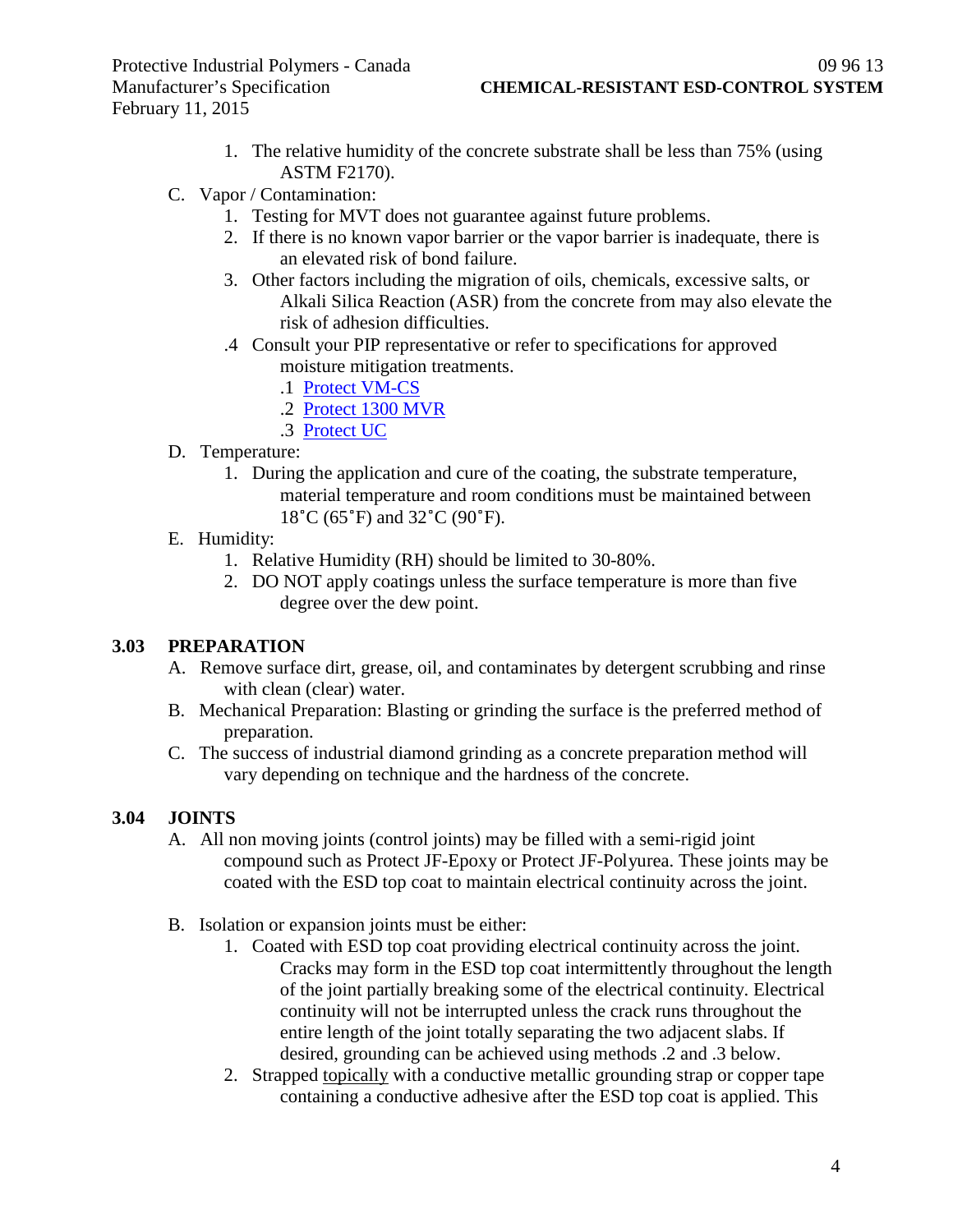type of grounding must be kept in a location where there is minimal to no traffic which could possibly break this bridged grounding strap.

3. Strapped through the joint by running a U- shaped piece of copper tape containing a conductive adhesive or conductive metallic strap down through the joint and back up the other side prior to filling the joint with flexible joint filler. The tabs of the U-shaped grounding piece extend at least 1 inch out into the slab on either side of the joint. The tabs must not be coated with the insulative primer and basecoat remaining bare to receive the ESD top coat only. The ESD topcoat is then applied to each slab and electrical continuity in maintained through the U-shaped grounding piece. This method is used when anticipating very large movement in the joint where a coating is not expected to stay bonded permanently to the joint material.

# **3.05 MIXING**

- A. Mix material in appropriate vessel as stated in the product's corresponding Technical Data Sheet.
- B. Mix material as directed in the product's corresponding Technical Data Sheet.

## **3.06 APPLICATION EQUIPMENT**

- A. Protective equipment and clothing as called for in the MSDS
- B. Jiffy® Mixer Blade model ES
- C. Clean container for mixing material
- D. Low speed high torque drill motor
- E. High quality short nap roller covers  $\frac{1}{4} \frac{3}{8}$  inch nap
- F. Application squeegee
- G. Roller Pans

## **3.07 APPLICATION**

- A. Protect 1200 WR Waterbased Epoxy Primer
	- 1. Apply the properly mixed material to the substrate using a notched or flat squeegee and level uniformly with a non shed 3/8" roller.
- B. Protect 1000-HB Base Coat
	- 1. Apply the properly mixed basecoat to the primed substrate using a notched squeegee and level uniformly with a non shed 3/8" roller.
- C. Protect 1000-HB Base Coat
	- 1. Apply the properly mixed basecoat to the primed substrate using a notched squeegee and level uniformly with a non shed 3/8" roller.
	- 2. Leaving the material sit in the pail longer than 10 minutes will result in an increase of viscosity and reduce leveling properties.
- D. Protect 200 ESD UR Top Coat
	- 1. Apply the properly mixed ESD topcoat to the basecoat only by pan-rolling using a pan and non shed 3/8" roller.
	- 2. Leaving the material sit in the pan longer than 10 minutes will result in an increase of viscosity, reduce leveling properties and diminish electrical conductivity.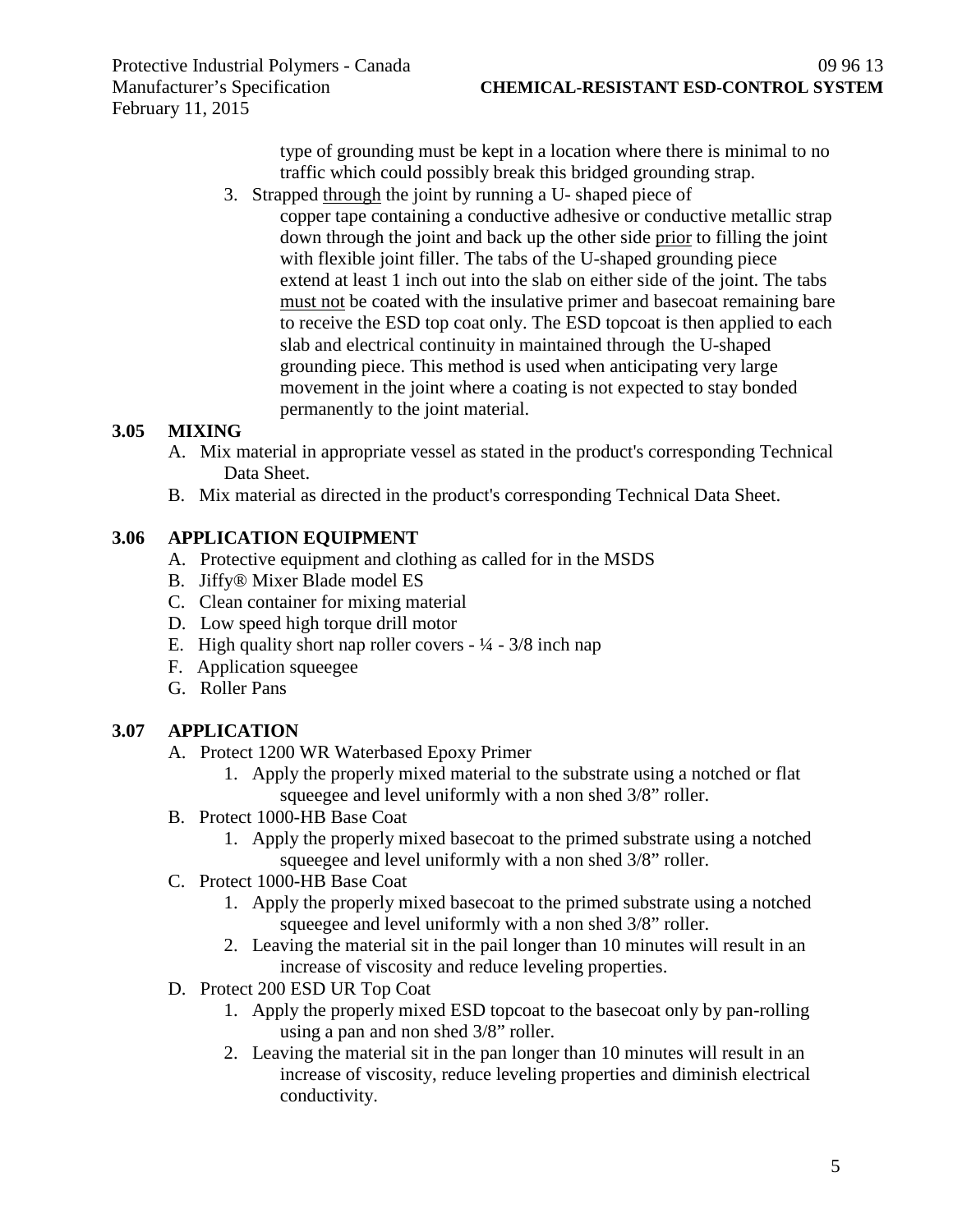- 3. A second application is applied when first coat is cured sufficiently.
- E. Tolerances:
	- 1. HangarSpec CR-ESD: 35-45mils

#### **3.08 SPEADING RATE**

- A. Primer the degree of porosity in the concrete will greatly affect coverage rates. Typical consumption rates for primer application are 6-8 mils, (200-267 SF/gal).
- B. Basecoat is applied at 10-15 mils (107-160 SF/gal) per coat.
	- 1. The best practice is to measure and grid the floor to be sure of consistent application rate.
- C. ESD Epoxy Top Coat:
	- 1. Protect 200 ESD UR is applied at 4 mils (400 SF/gal) per coat.

## **3.09 CURING**

- A. Allow the coating to cure (dry) for a minimum 24 hours after application at 24˚C (75˚F) and 50% RH before opening the floor to light traffic, allow more time for low temperatures and higher humidity or for heavier traffic.
- B. Full coating properties mat take up to 7 days to develop.

#### **3.10 REPAIR**

A. Repair gouges, chip outs, and scratches as soon as possible to prevent moisture and chemical under cutting and permanent damage to the floor coating.

## **3.11 RECOAT**

- A. Refer to appropriate product's Technical Data Sheet for recoat timetables and allowable recoat parameters as presented by the manufacturer.
- B. If the re-coat window has expired, the prior cured coating surface must be sanded with 100 grit sand paper or sanding screen installed on a swing-type floor buffer.
- C. Sand to a uniform dulled surface.
- D. Remove all sanding debris with a vacuum and damp mop.
- E. Scrub with detergent and rinse with clean (clear) water.
- F. Surface must be dry before recoating.

## **3.12 SITE QUALITY CONTROL**

- A. Site Tests and Inspections: per manufacturer's guidelines
- B. Non-Conforming Work: remove immediately and dispose off site

#### **3.13 ADJUSTING**

A. Permitted only upon manufacturer's approval in writing

#### **3.14 CLEANING**

- A. Remove masking, draping, and other protection from adjacent surfaces.
- B. Remove remaining materials and debris from job site and dispose of them according with local rules and regulations. Leave area in clean condition free of debris.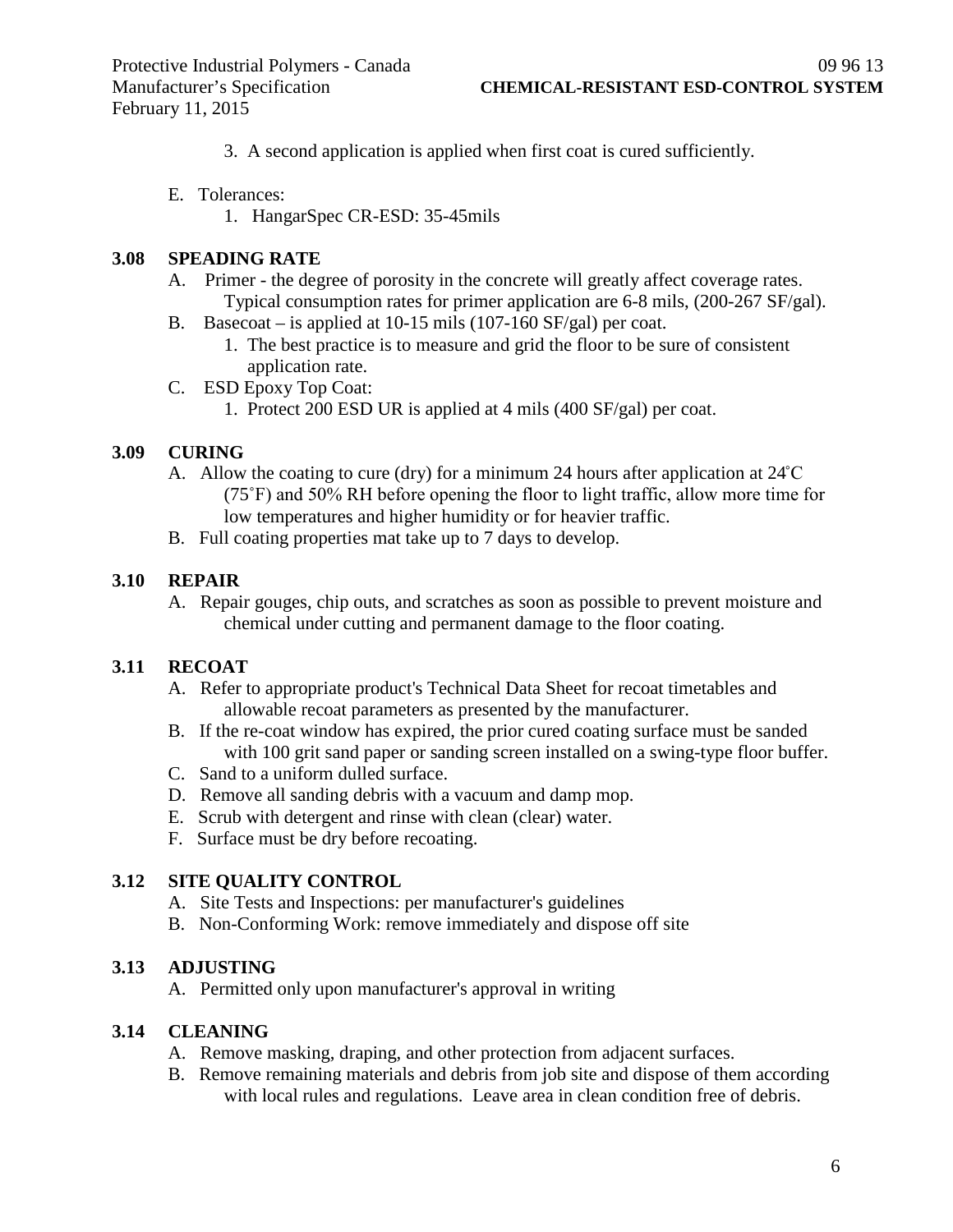# **3.15 CLOSEOUT ACTIVITIES**

- A. Notify manufacturer of completion of installation
- B. Forward operation and maintenance data to owner/owner's rep
- C. Forward effective warranty date and information to owner/owner's rep

#### **3.16 PROTECTION**

- A. Pointed items or heavy items dropped on the floor may cause chipping or concrete pop out damage.
- B. Plasticizer migration from rubber tires can permanently stain the floor coating.
- C. If a rubber tire is planned to set on the floor for a long period of time, place a piece of acrylic sheet between the tire and the floor to prevent tire staining.
- D. Rubber burns from quick stops and starts from lift trucks can heat the coating to its softening point causing permanent damage and marking.

#### **3.17 MAINTENANCE**

- A. Allow floor coating to cure at least one week before cleaning by mechanical means (IE: sweeper, scrubber, disc buffer).
- B. Increased life of the floor will be seen with proper maintenance and will help maintain a fresh appearance of your new Protective Industrial Polymers floor.
- C. Regularly sweep to avoid ground in dirt and grit which can quickly dull the finish, decreasing the life of the coating.
- D. Spills should be removed quickly as certain chemicals may stain and can permanently damage the finish.
- E. Only soft nylon brushes or white pads should be used on your new floor coating. Premature loss of gloss can be caused by hard abrasive bristle Polypropylene (Tynex®) brushes.
- F. Heavy objects dragged across the surface will scratch all floor coatings. Avoid gouging or scratching the surface.

## **END OF SECTION**

*See additional legal information below*